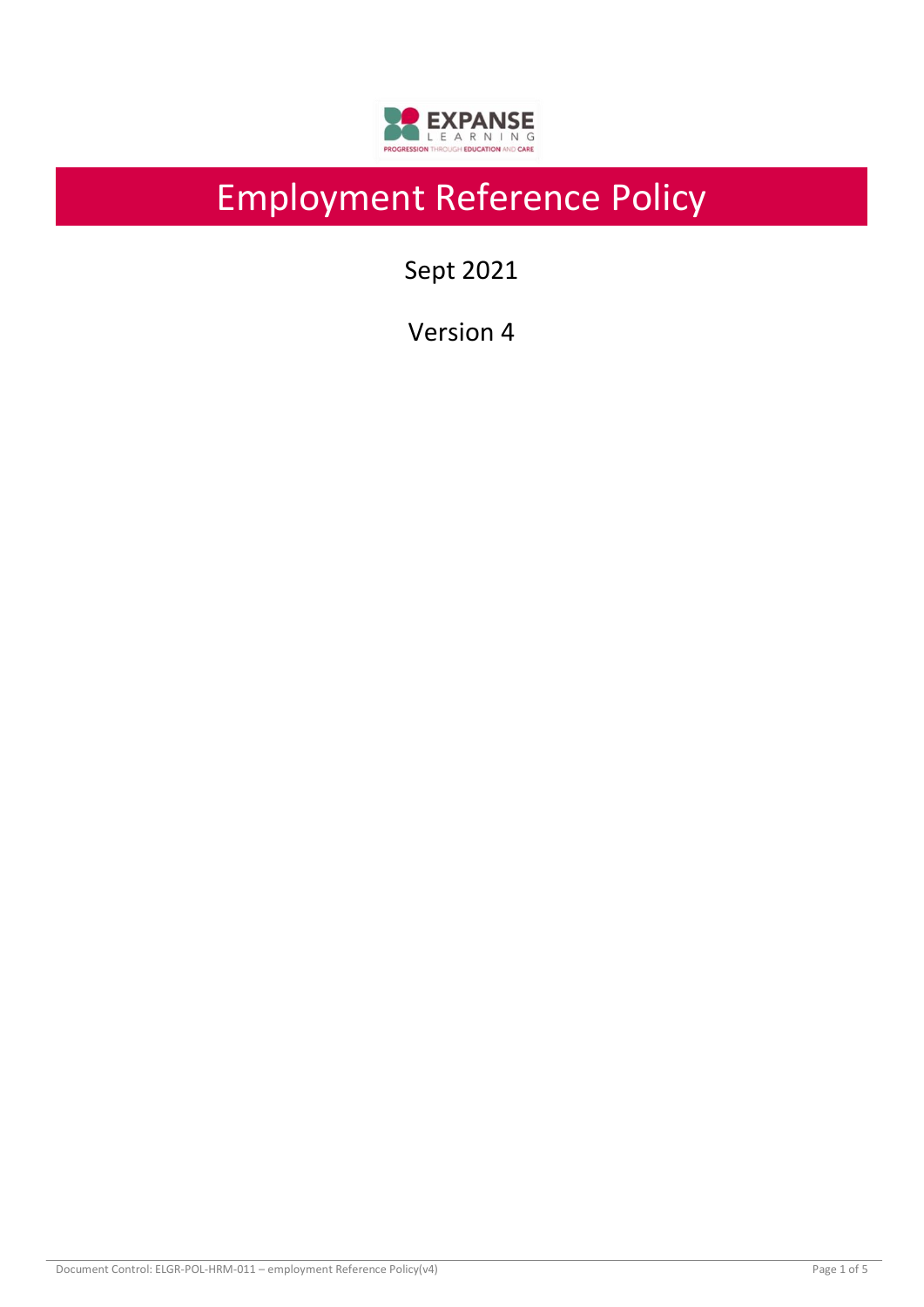# **1. Scope**

## All employees of Expanse Learning

## **2. Aim**

This policy aims to:

- $\circ$  provide references to external organisations for existing and former employees, and
- o obtain references for prospective employees.

The aim of this policy is to set out the principles relating to reference requests and draw attention to the responsibilities and legal liabilities that may arise. References are intended to provide factual information and an objective assessment of the performance of an individual. The provision of a reference will generally involve the disclosure of personal data, and therefore be subject to data protection legislation.

There is a difference between a reference given in a personal capacity, and a corporate reference. A corporate reference is one given on behalf of the employer by one of its own staff and the employer remains legally responsible for compliance with data protection legislation. A personal reference is one given by a member of staff in an individual capacity; whilst it might refer to work, it is not given on behalf of the employer.

This policy covers references given in a corporate capacity on behalf of Expanse Learning, which would be written on headed letter paper, and the person giving the reference would provide their own job title. Expanse Learning is vicariously liable for the actions of its staff when supplying references. Therefore, when a Line Manager provide a reference, they must be satisfied that the principles contained in this document have been observed.

# **3. References for staff – overall guidelines**

There are two principal reasons why an employer normally requests a reference on a prospective employee:

- o to confirm the accuracy of statements made in his/her application, and
- o to provide opinions as to the candidate's suitability for the post in question and his/her potential for the future.

There is no legal requirement for an employer to provide a reference for a current or past employee. However, there is an expectation that employers will provide references and it is Expanse Learning policy to provide references on request.

Reference requests for current or past employees will be handled by the Shared Services Department and it will be Expanse Learning practice to provide a standard letter containing factual information as set out in the attached **Appendix A**.

Where Managers are asked to provide a reference for present and past employees of Expanse Learning you may do so if you wish on the understanding that it is in a personal capacity and is in line with the guidance set out in this policy. If you are asked to provide a reference in a personal capacity (e.g. as a friend) you must make this clear and not under any circumstances use Expanse Learning headed paper. No liability will attach to Expanse Learning if you decide to act in a personal capacity as a personal referee.

Reference requests from banks, building societies or other potential lenders must be directed to HR for response, as should any reference request which relates to an employee who has been dismissed or who has been subject to disciplinary sanctions or whose performance is under review.

If there is any doubt over any aspect of this policy, guidance must be sought from HR. All personal references given must be copied to HR.

# *Duty of care and general approach*

When providing references, you must be aware that Expanse Learning owes a duty to the recipient (usually a prospective employer) and to the employee. The duty is to take reasonable care and to provide information that is true, accurate, fair and non- discriminatory.

The reference given does not have to be full and comprehensive, but it must not give a misleading impression. It is therefore essential that the reference is based on facts which can be backed up by evidence if challenged. Opinions and subjective personal views which cannot be substantiated should not be included.

Statements made should be consistent with those made elsewhere about the employee, for example, comments made about standard of performance in annual performance reviews.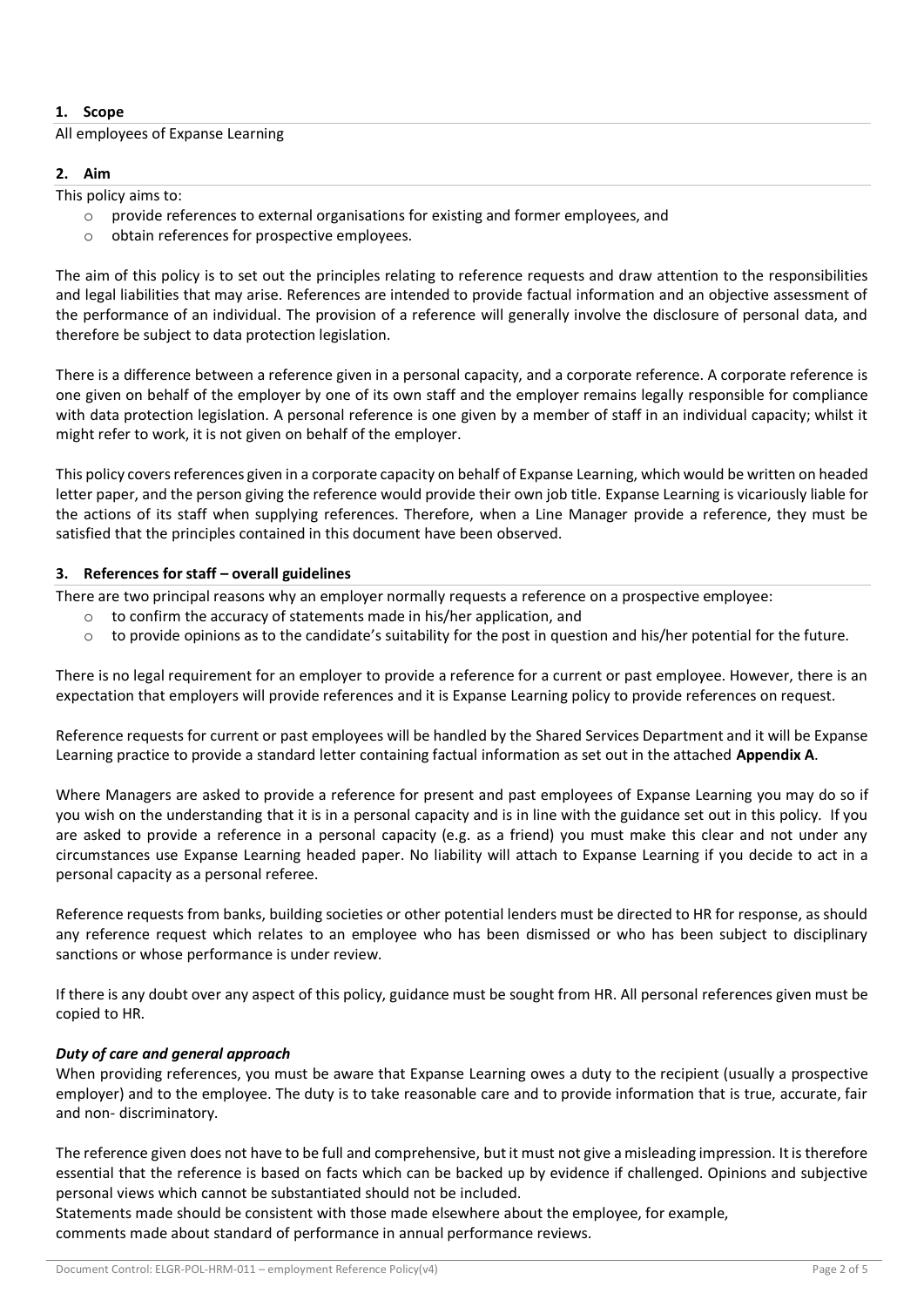If a careless, misleading or false reference is provided and the recipient acts on it and as a result suffers loss, the person who wrote the reference may be sued for providing a fraudulent or negligent statement, or for defamation. In addition, the individual about whom the reference was written may be entitled to compensation for damages caused by a negligent reference.

## **Requesting a References**

Reference will be taken up immediately after an offer of employment has been made.

All offers of employment will be subject to the receipt of a minimum of two references which are considered satisfactory by Expanse Learning. One of the references must be from the applicant's current or most recent employer. If the current / most recent employment does/did not involve work with children, then the second reference should be from the employer with whom the applicant most recently worked with children. The referee should not be a relative. References will always be sought and obtained directly from the referee, and their purpose is to provide objective and factual information to support appointment decisions.

All referees will be asked whether they believe the applicant is suitable for the job for which they have applied and whether they have any reason to believe that the applicant is unsuitable to work with children. Referees will also be asked to confirm that the applicant has not been radicalised so that they do not support terrorism or any form of "extremism". Please note that no questions will be asked about health or medical fitness prior to any offer of employment being made.

Any discrepancies or anomalies will be followed up. Direct contact by phone will be undertaken with each referee to verify the reference. Expanse Learning does not accept open references, testimonials or references from relatives.

## **4. Providing a reference**

Expanse Learning references provided via HR on behalf of Expanse Learning. All reference requests for existing or past employees of Expanse Learning must be directed to HR for processing and a standard reference will be issued as set out in **Appendix A**.

This is a minimal reference and sets out the name of the employee, job title, and employment dates. That Expanse Learning takes this standard, minimal approach is:

- o communicated to all employees at the outset of employment by Expanse Learning;
- o applied uniformly to all employees; and
- o not used as a means of concealing something serious.

All references should be marked 'confidential' to the addressee and must contain the following disclaimer in the final paragraph:

# *"In accordance with Expanse Learning Limited's normal practice this reference is given in good faith and in confidence, without legal liability on behalf of the author or Expanse Learning Limited."*

Expanse Learning reference provided by a senior manager on behalf of Expanse Learning In exceptional situations, members of the senior management team (SMT), and only SMT members, are authorised to respond more fully to reference requests relating to current and former members of staff but always within the guidelines set out in this policy.

#### **Confidentiality and disclosure of references**

All references are given in confidence but Expanse Learning or the recipient, may be required to disclose a reference under certain circumstances, such as a request for disclosure by an Employment Tribunal or a Court dealing with a negligence or defamation case.

References received from another person are likely to be covered by the Data Protection Act 2018 (DPA). An individual can have access to information which is about them but may not necessarily have access to information about other people, including their opinion, provided in confidence. Although it is not a legal requirement, it is best practice to operate an open recruitment and selection procedure with any references written being copied to the subject.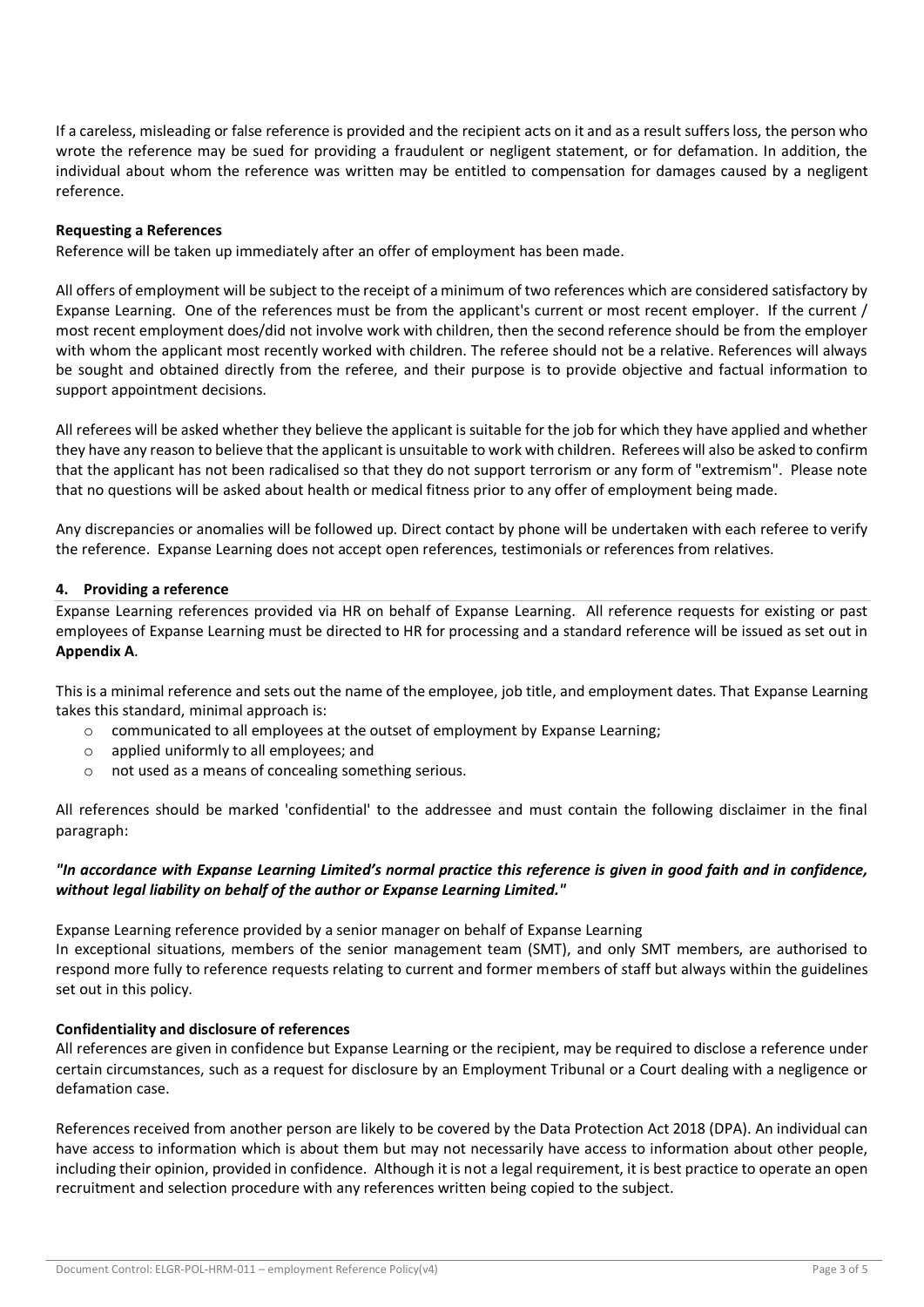Subject to the provisions of the DPA, it is Expanse Learning's practice, therefore, that where an individual member of staff gives notice to HR that they wish to see the contents of their HR file, their request is accommodated as highlighted in the Data Sharing policy.

## *Telephone or verbal references*

Requests for telephone or verbal references are infrequently received and must be refused. The rational for this is to minimise the risk of misinterpretation. If a careless, misleading or false reference is provided and the recipient acts on it and as a result suffers loss, the person who wrote the reference may be sued for providing a fraudulent or negligent misstatement, or for defamation. In addition, the individual about whom the reference was written may be entitled to compensation for damages caused by a negligent reference.

#### *Unsolicited references*

It is generally inadvisable to provide unsolicited references addressed 'to whom it may concern'. If exceptionally, such references are provided they must be limited to factual statements made in accordance with the pro-forma at **Appendix A**.

#### **5. Monitoring and Review**

The effectiveness of this policy will be reviewed annually.